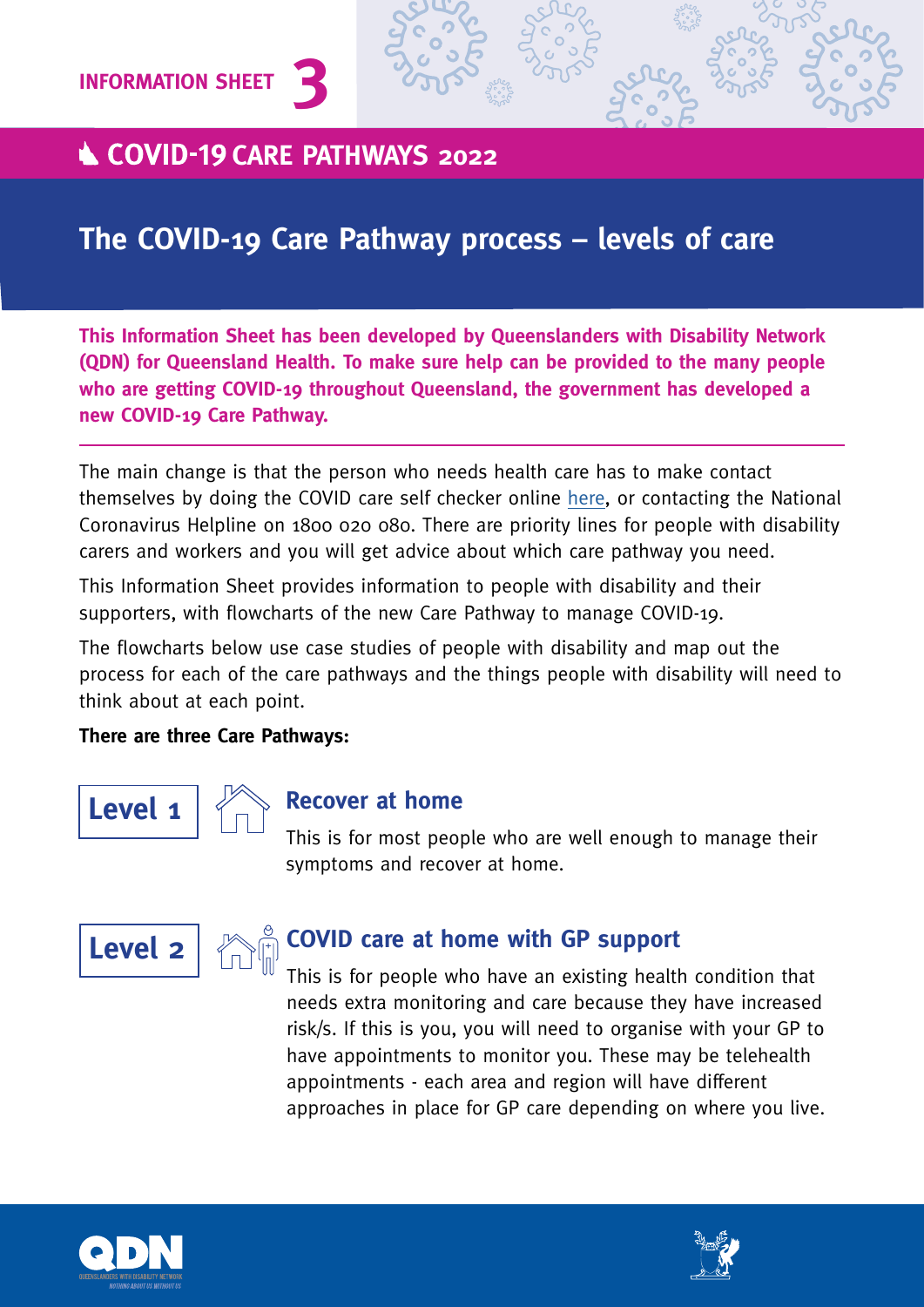**INFORMATION SHEET** 



### **Level 3**  $\boxed{ }$  **COVID care at home from a Virtual Hospital or admission to a Hospital**

This is for people with a higher risk of serious illness due to more severe symptoms and existing health conditions. If you are assessed at this level you will stay at home but get daily calls from a hospital, medical monitoring devices if you need them, and you may even receive COVID medications. If you are getting care from the Virtual Hospital – you will not need to go to hospital, you will get 'hospital type care' and regular monitoring at your home.

If you are assessed as very high risk, you will be admitted to hospital.

## **Care Pathways – Case Studies**

## **Recover at home**

Tamara is 43, fit and healthy and goes to the gym three times a week. She lives in Brisbane and uses a manual wheelchair for mobility. She has started to feel unwell and has a sore throat. She is worried she may have COVID as she just found out one of her support workers who goes to the gym with her got sick with it while on leave. Other than the sore throat Tamara has no other symptoms.

**Day 1:** "I think I may have COVID, my support worker got it and I have a sore throat."

Day 2: "I will check my symptoms doing the Online survey."

Tamara answers a series of questions, and the results inform her: "Based on your answers you have a low risk of getting seriously ill. Please stay home until you recover. You do not need to go to a hospital or a doctor unless your symptoms get worse".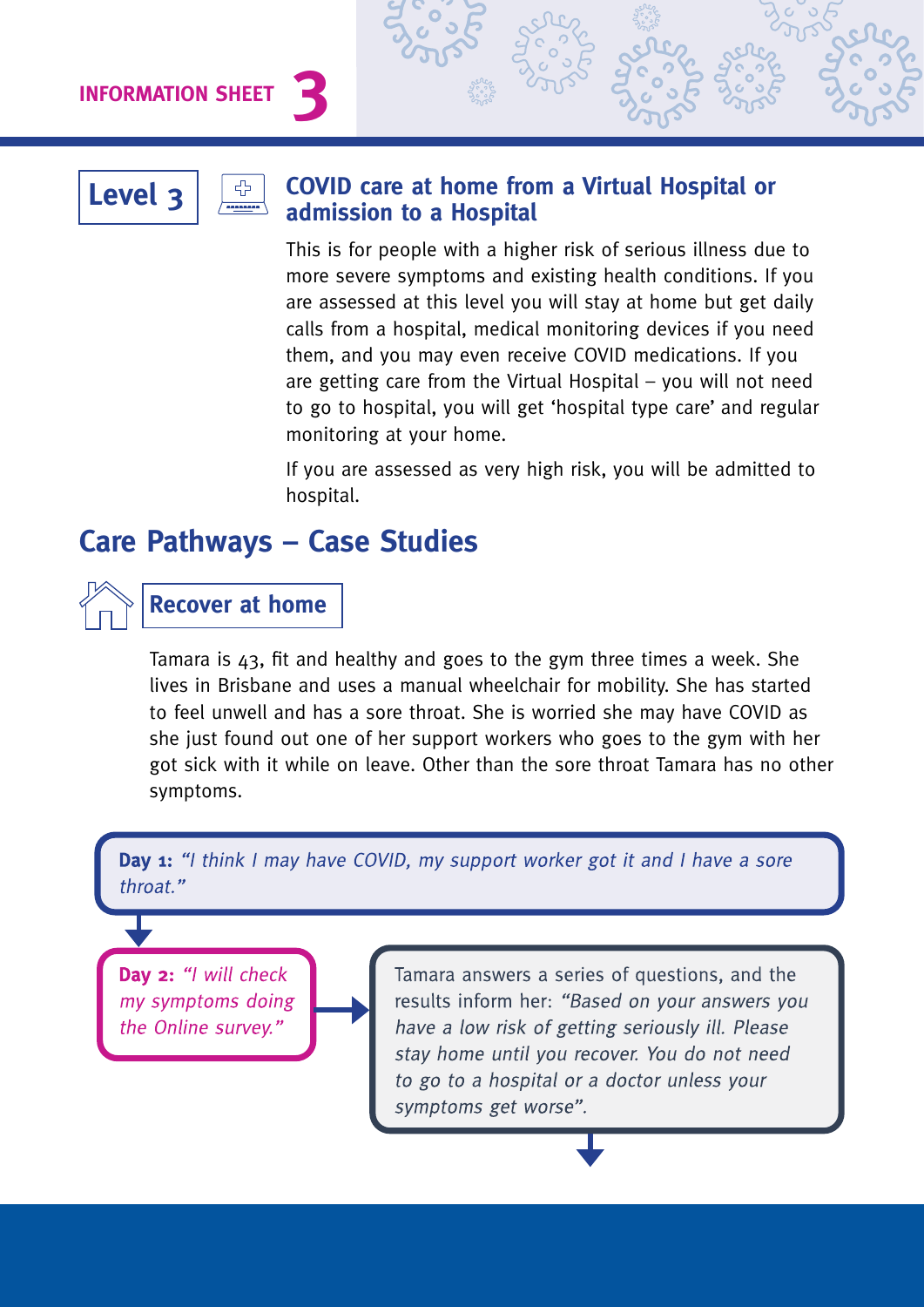Day 2-6: Tamara spends the week resting, drinking water, and eating well. She takes some Panadol as needed. Her other support worker brings her some groceries, including fresh fruit and vegetables and makes her soup. She feels better by Day 5.



## **COVID care at home with GP support**

Fiona is 67 years old and lives in Cairns. She has a mild intellectual disability and has diabetes and asthma. Sometimes Fiona forgets to take her medication and needs to be reminded by her community care support worker. Fiona feels unwell so her support worker talks to her about what to do next.

#### Dav  $1$ :

Fiona and her support worker Sara talk about how Fiona is not feeling well. She has a bad cough and is breathless. Sara uses Fiona's Pensioner Concession Card to get her a free RAT test. Fiona tests positive. Sara helps Fiona record her positive result online. Sara also helps Fiona complete the online COVID Health Check, With Fiona's permission she also lets the service know.

#### **Day 2:**

Fiona's cough is getting worse, so Sara talks to her about having a telehealth appointment with Fiona's GP. Fiona agrees and they are able to book one that afternoon. Taking into account Fiona's medical history, the GP is concerned about her breathing and makes a referral to the virtual (online) hospital.

#### Day  $3:$

The Virtual (online) Hospital starts treating Sarah after they got handover from her GP yesterday. Fiona continues to isolate at home. Her carer Sara is allowed to keep supporting her using full PPE.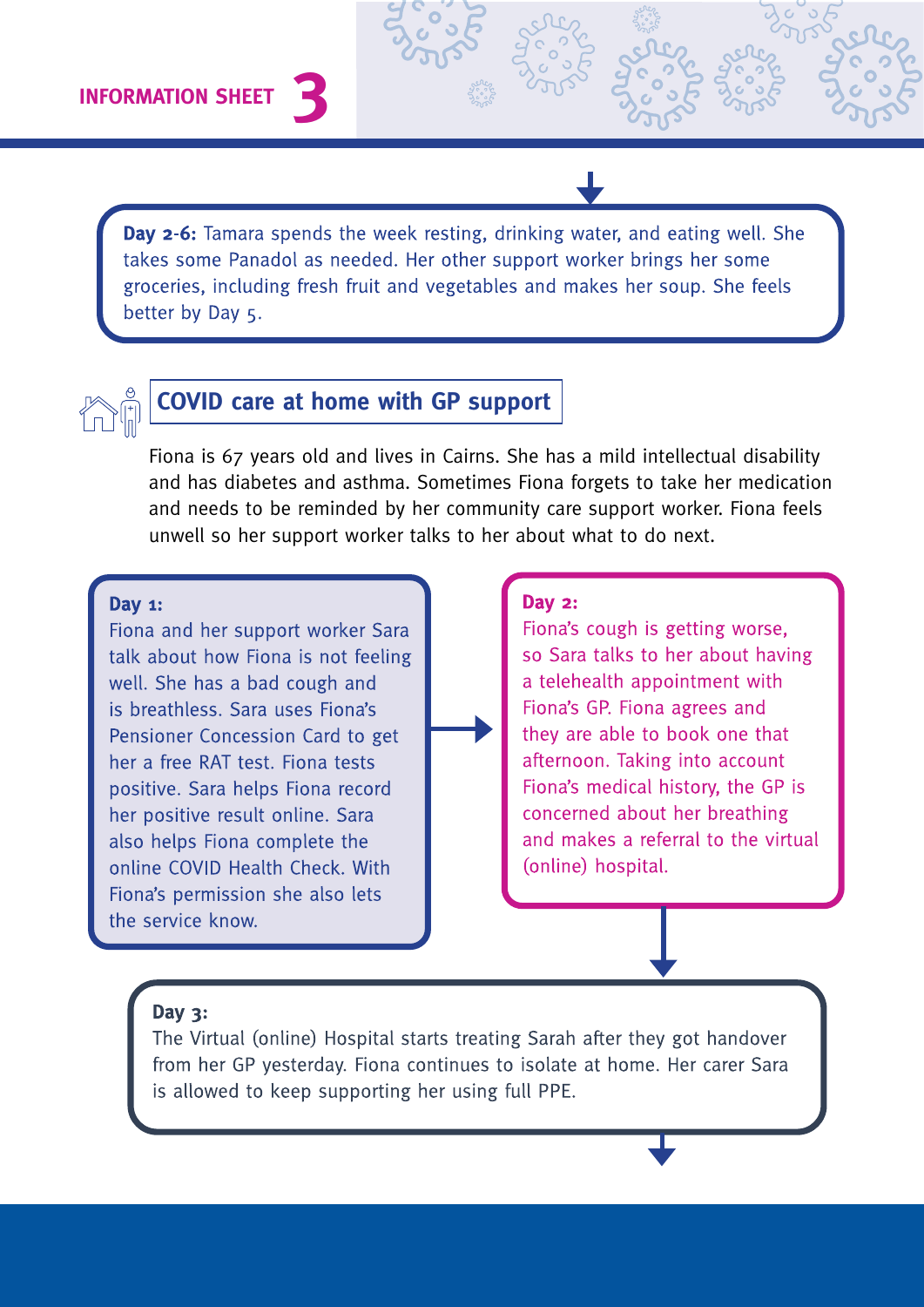#### **Day 7:**

Fiona has had no symptoms for the past 3 days. The Virtual (online) Hospital is happy to discharge her and forms a management plan with Sara and Fiona's GP.

# ⊕

## **COVID care at home from a Virtual Hospital or admission to a Hospital**

Douglas is a 45 year old, proud Wakka Wakka man from Cherbourg. Douglas has diabetes and a partial leg amputation 3 years ago. He uses a manual wheelchair for mobility. He has received vaccination doses 1 and 2, but not a booster (to clarify eligibility for monoclonal). Douglas also takes medication for emphysema. Douglas doesn't feel well and contacts his Health Liaison Officer Shirley.

#### Day  $1:$

Douglas wakes up and doesn't feel well. He has a sore throat, is coughing worse than usual and has the sweats. He calls the Health Liaison Officer, Shirley.

HLO Shirley arranges for Douglas to have a PCR test and completes the online survey with Douglas. Based on their answers, the survey classifies Douglas as High Risk. Shirley organises hospital admission for him, and his test comes back later positive for COVID.

#### Day  $2:$

Douglas is admitted into hospital. The treating doctor gives him fluids, regular pain relief and an infusion they are using to treat some high risk patients (monoclonal antibodies). The hospital staff also monitoring Douglas' diabetes and his breathing. Douglas is comfortable but concerned he might end up in ICU.